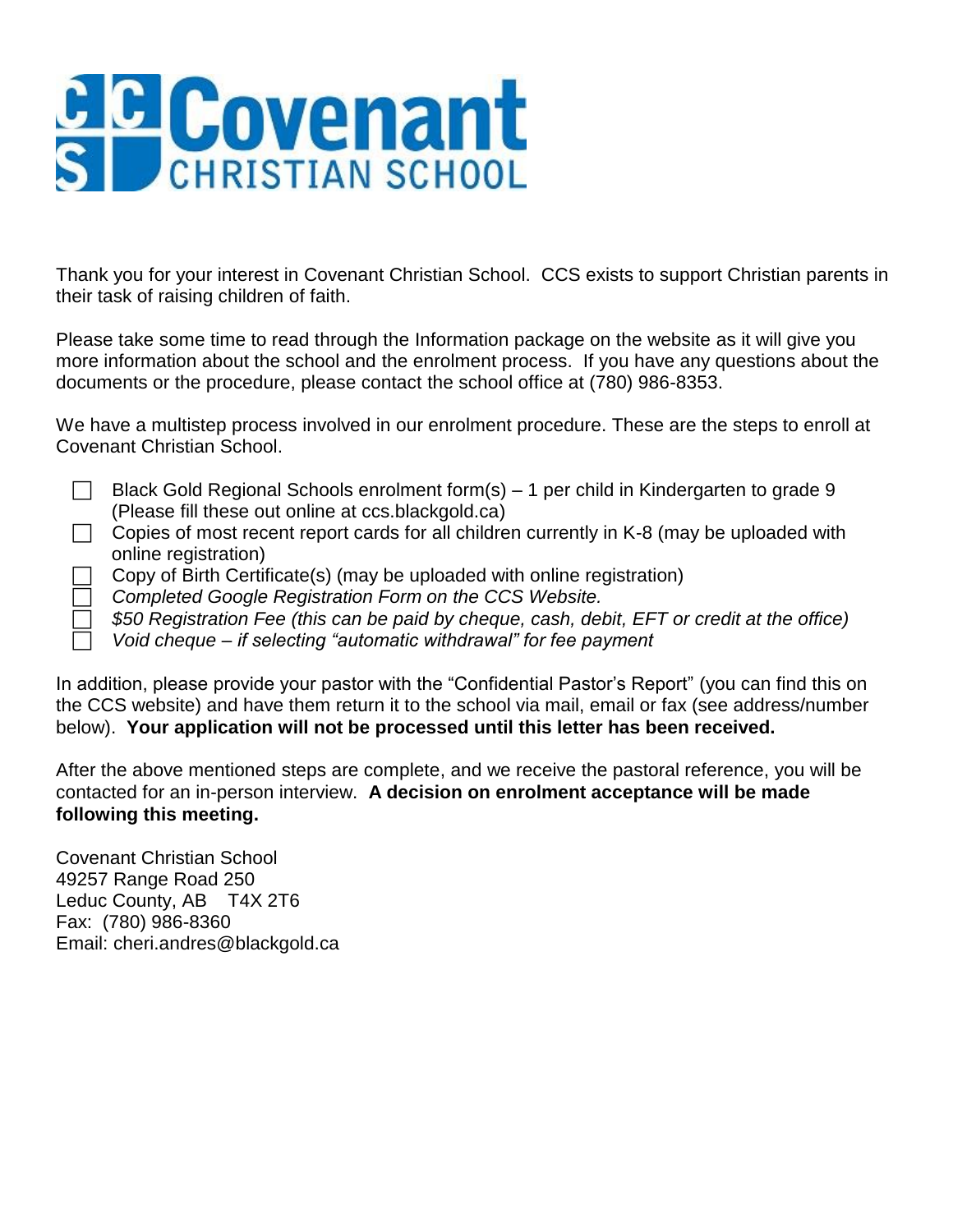## Covenant Christian School Partnership Agreement

With your registration to Covenant Christian School you are entering into a partnership agreement.

#### **Parents/Guardians**

We will:

- Be committed to the vision, mission, values and program of the school
- Support the school through prayer, encouragement, involvement and attendance at school and Society functions
- Model a Christ-like attitude in communication and interaction with school personnel and other parents
- Ensure our children participate fully and respectfully in the school's integrated Christian program, which includes devotions, Bible study and service.
- Support and reinforce with our children the school's expectations.
- Set appropriate expectations for our children and ensure they establish positive home study routines
- Support and encourage communication between parents, teachers and students, and review and sign report cards, permission slips and other documents as needed
- Provide a home environment that supports the Christian school program
- Ensure our children are at school on time

#### **Students**

I will strive to:

- Be committed to the vision, mission, values and program of the school
- Participate respectfully and fully in the school's integrated Christian program, which includes devotions, Bible study and service
- Respect my fellow students, school personnel, school property and myself by making choices that reflect a Christ-like attitude
- Pray for other students at the school
- Work hard, try the best I can to succeed and learn, and strive to develop the talents and gifts God has given me in preparation for life-long service to the Lord
- Abide by the school pillars of:
	- Respect
	- Responsibility
	- Resilience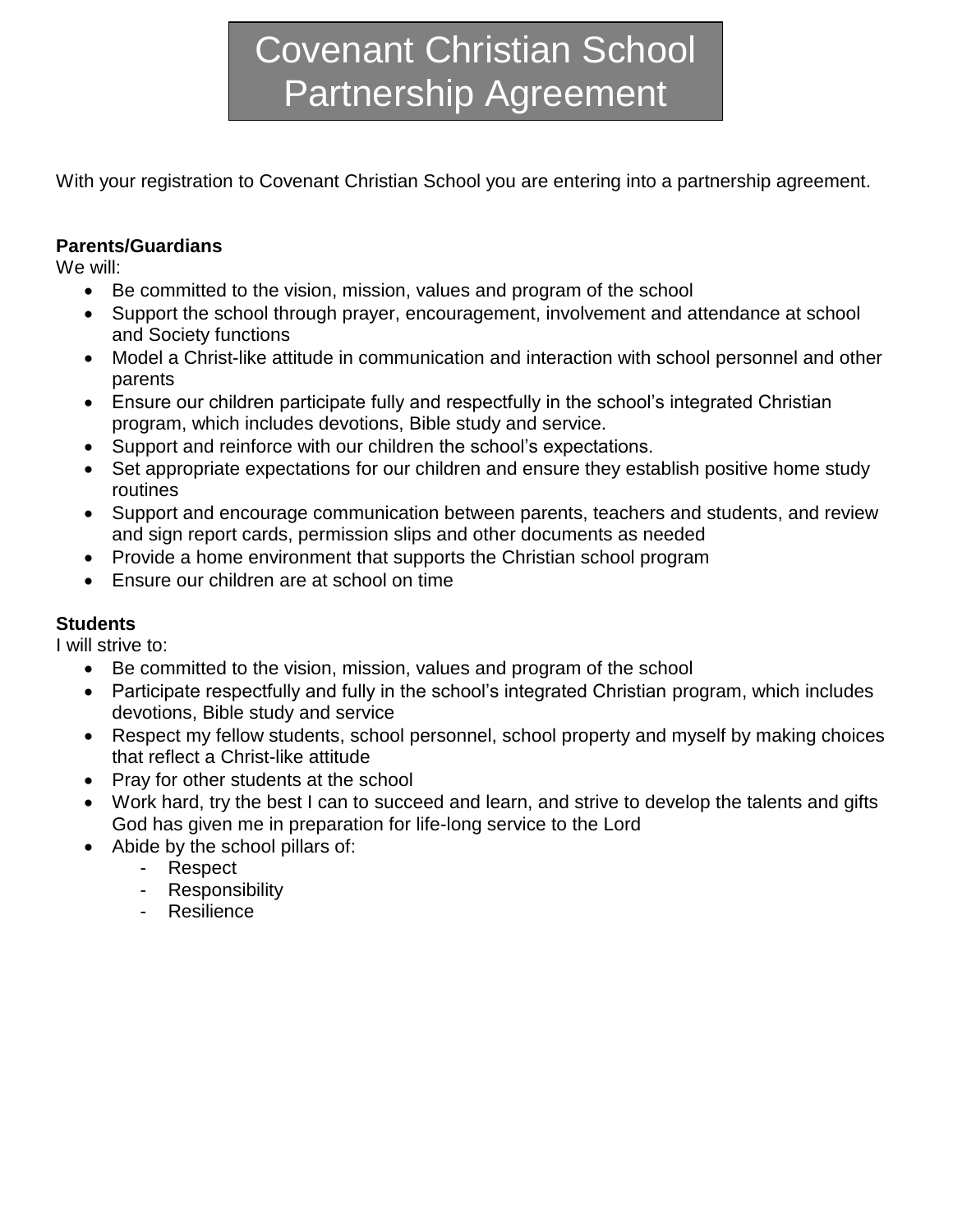### **Covenant Christian School Education Vision Document**

#### **A. Core Purpose**

- Flourishing Learners
- Delighting in God
- Inspired to Serve

#### **B. Biblical Foundations**

As followers of Jesus Christ, living in this world, we declare with joy and trust: Our world belongs to God! This includes the world of education and on that basis we affirm the following principles related to our Christian faith and the role of education.

Creation: we affirm that in the beginning God - Father, Son and Spirit - called this world into being out of nothing and gave it shape and order. God continues to direct all that happens in His world.

Sin: we affirm that people's disobedience to God has broken the relationship between God and us. Looking for life without God, we find only death, leaving us blind to our place in the world and to the meaning of life.

Redemption: we affirm that Jesus Christ, the eternal Word made flesh, conquered sin and death. Being both God and man, Jesus is the only mediator between God and His people. He alone paid the debt of sin; there is no other Saviour. It is through Christ that all areas of life, including education, are redeemed and restored. Therefore, it is only in Christ that we are able to discover the meaning and purpose of life.

Our Purpose: we affirm that the rule of Jesus Christ covers the whole world. To follow the Lord is to serve Him everywhere, including the field of education.

Scriptures: we affirm that the Bible is the Word of God. It is the Word of Truth, fully reliable in leading us to know God and have life in Jesus Christ. It infallibly tells of God's mighty acts, reveals His will and His plan of salvation.

Students: we affirm that students, of whatever ability, are to be treated as people who bear God's image and have a place in His plan. We strive to guide students into a deeper understanding of God's world so that they can take up their calling as faithful stewards of their God-given tasks, both now and in the future.

Parents: we affirm that the responsibility for the education of children rests primarily with the parents, to whom children are entrusted by God.

Teachers: we affirm that parents entrust Christian teachers with the responsibility of instructing students. Teachers, in co-operation with the parents, are responsible for integrating a Christian perspective in all aspects of schooling, including the curriculum, and also for living a godly life, as described in the Bible.